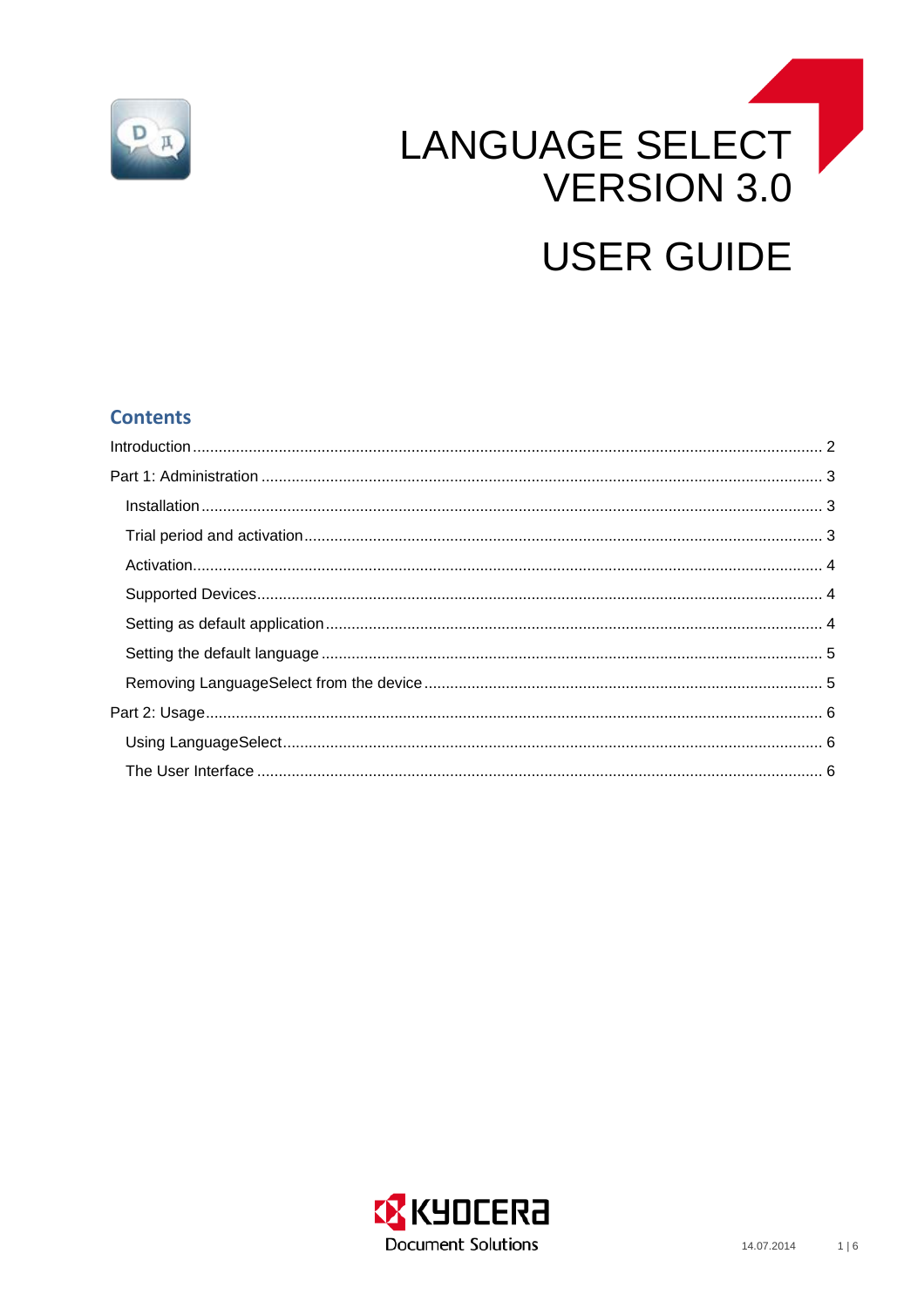# <span id="page-1-0"></span>**Introduction**

LanguageSelect allows to switch the panel language with one click. All languages available on the device are displayed with a country flag and additional name of the language in the respective local language (English, Deutsch, Italiano etc.). This is maximum user friendliness – the user just has to click the symbol of his local language, and the panel language is switched automatically.

- Tear down the language barrier between your staff and your MFPs
- Language Select allows to switch between all languages set on the device with one click
- No training necessary operation is fast, easy and intuitive
- Ideal for companies with multinational staff
	- Ensures that staff understand MFP panel operation text

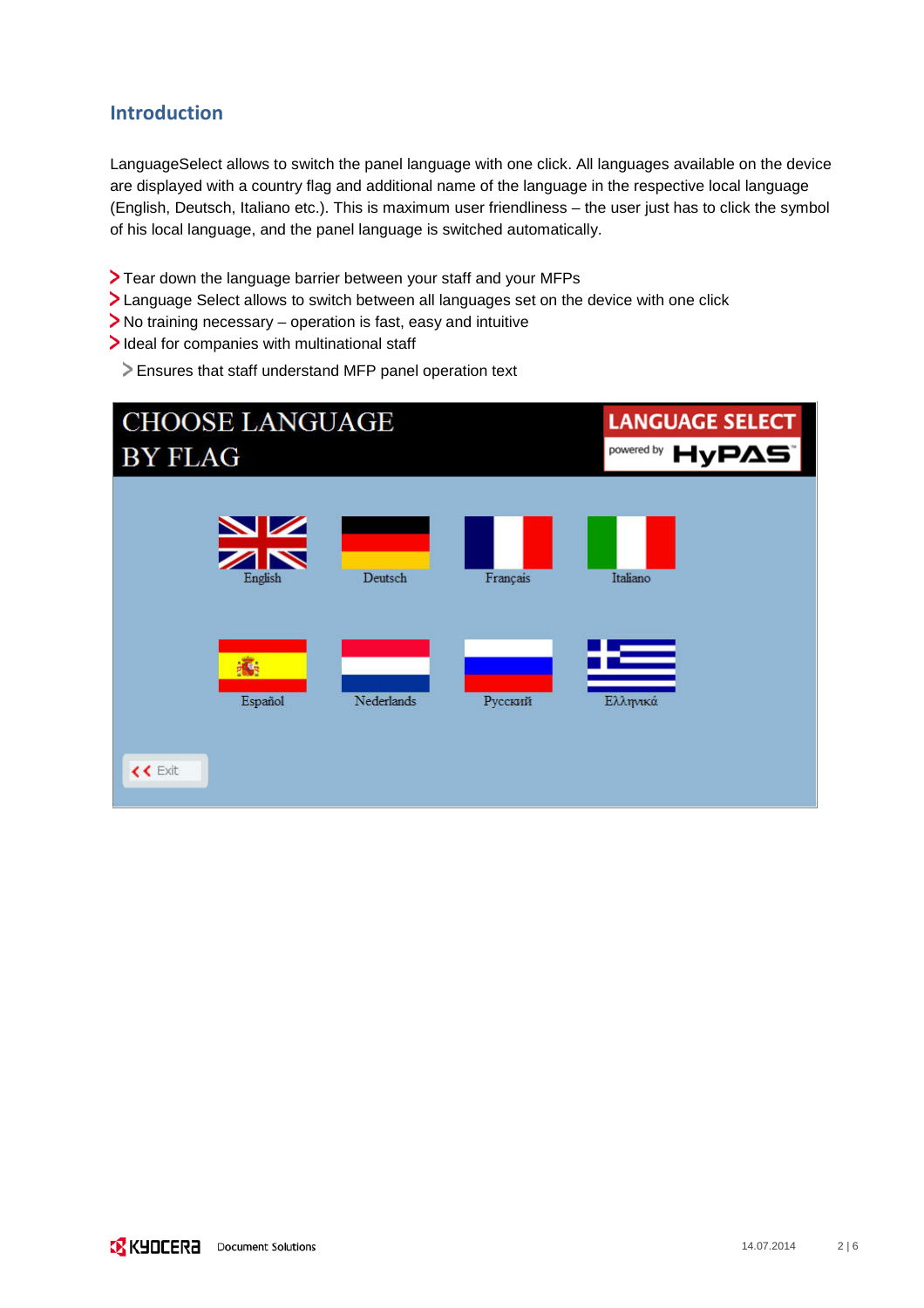# <span id="page-2-0"></span>**Part 1: Administration**

This section describes how to install and set up the application. It is relevant for administrators and service technicians.

#### <span id="page-2-1"></span>**Installation**

Required file: *LanguageSelect-3.0.pkg* or *LanguageSelect-1.04.pkg*

Please use *LanguageSelect-1.04.pkg* for the following devices:

- TASKalfa 250ci
- TASKalfa 300ci
- TASKalfa 400ci
- TASKalfa 500ci
- TASKalfa 552ci
- TASKalfa 300i
- TASKalfa 420i
- TASKalfa 520i

For all other devices, please use *LanguageSelect-3.0.pkg.*

- Copy the *LanguageSelect.pkg* file to the root folder of an empty USB flash drive. Note that the USB flash drive needs to be compatible with the requirements of the device.
- Open the *System* Menu, scroll to the next page and press the *Application* button. If prompted to authenticate, login with an administrator account. The application screen will list all applications currently installed on the MFP.
- Press the *Add* button to open the *Application-Add* screen. Then insert the USB flash drive into the USB slot at the side of the panel. Within a few seconds, the MFP will display *LanguageSelect* in the list of applications found on the USB flash drive.
- Select *LanguageSelect* and press the *Install* button. When prompted to confirm, press *Yes*. The MFP will confirm that the application installed correctly.
- Then, press the *Remove Memory* button. After the MFP confirms that it is safe to remove the USB memory device, remove it from the MFP.
- **Press the** *Close* button to exit back to the Application page.
- Select *LanguageSelect* and press the *Activate* button. When prompted to confirm activation, press the *Yes* button.

#### <span id="page-2-2"></span>**Trial period and activation**

A license for LanguageSelect needs to be purchased per device. For testing purposes, a trial period is available.

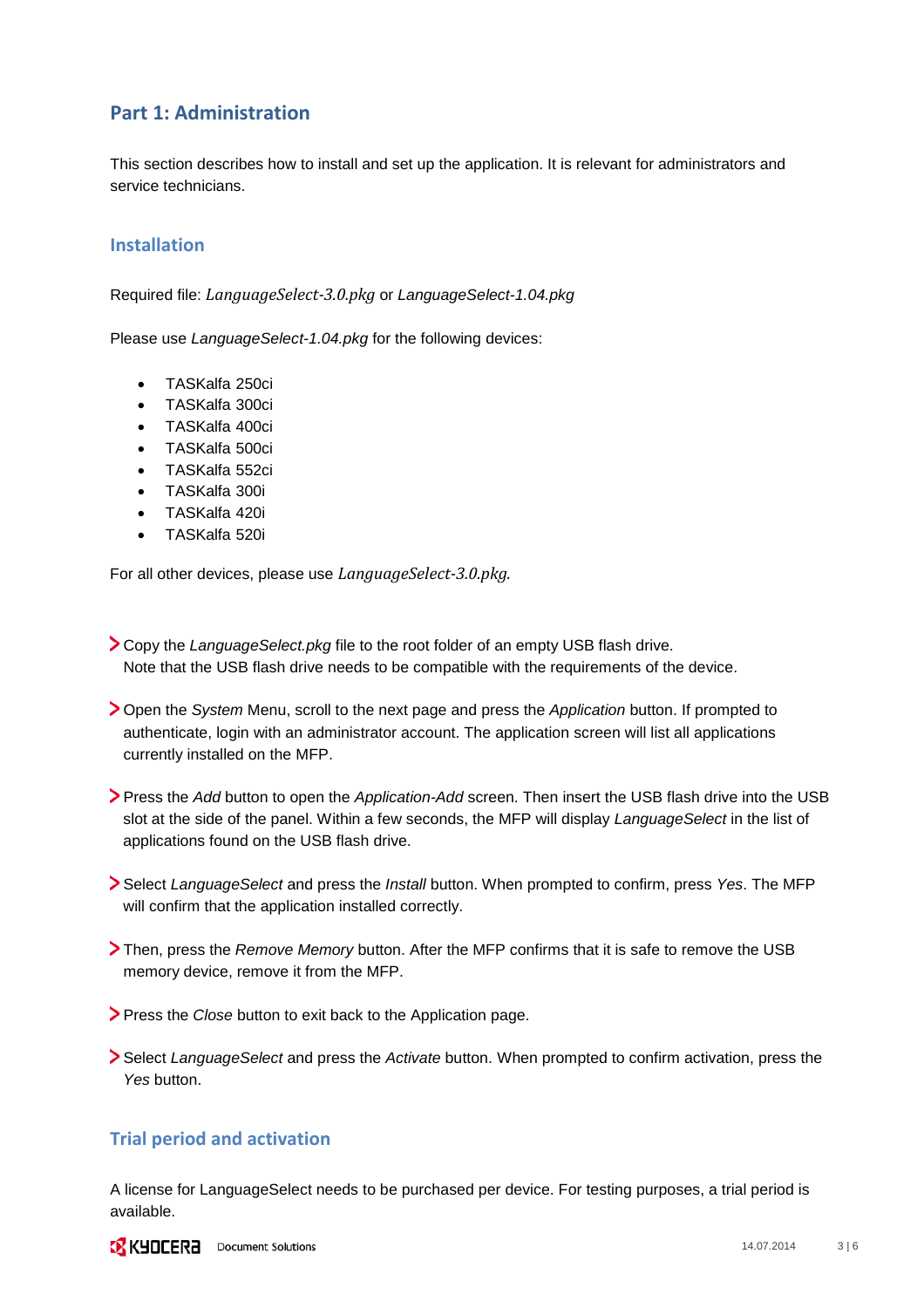- > Available Days: 30
- Trial Count: 3
- > After expiration of trial period, activation is required.

### <span id="page-3-0"></span>**Activation**

- > Login as administrator
- > Open the System Menu
- Select Application (2nd page of System Menu)
- > Select LanguageSelect
- Select Activate
- Enter License Number and select 'Run' (You can also select Trial)
- > Turn off/on device

# <span id="page-3-1"></span>**Supported Devices**

LanguageSelect supports all HyPAS capable or HyPAS enabled devices.

Note that version 1.04 is needed for the following devices:

- TASKalfa 250ci
- TASKalfa 300ci
- TASKalfa 400ci
- TASKalfa 500ci
- TASKalfa 552ci
- TASKalfa 300i
- TASKalfa 420i
- TASKalfa 520i

For all other HyPAS enabled and HyPAS capable devices, please use version 3.0.

A network connection is required on the device.

For the A4 devices supporting HyPAS technology, an external memory card (CF card or SD card) as per the requirements of the device is needed to store the HyPAS application.

## <span id="page-3-2"></span>**Setting as default application**

LanguageSelect can be set up as default application on the device. This means it is displayed as default on the panel when the device is switched on.

- > Login as administrator
- > Open the Common Settings
- > Select Default Screen
- > Click Change
- Select LanguageSelect from the list of applications and click OK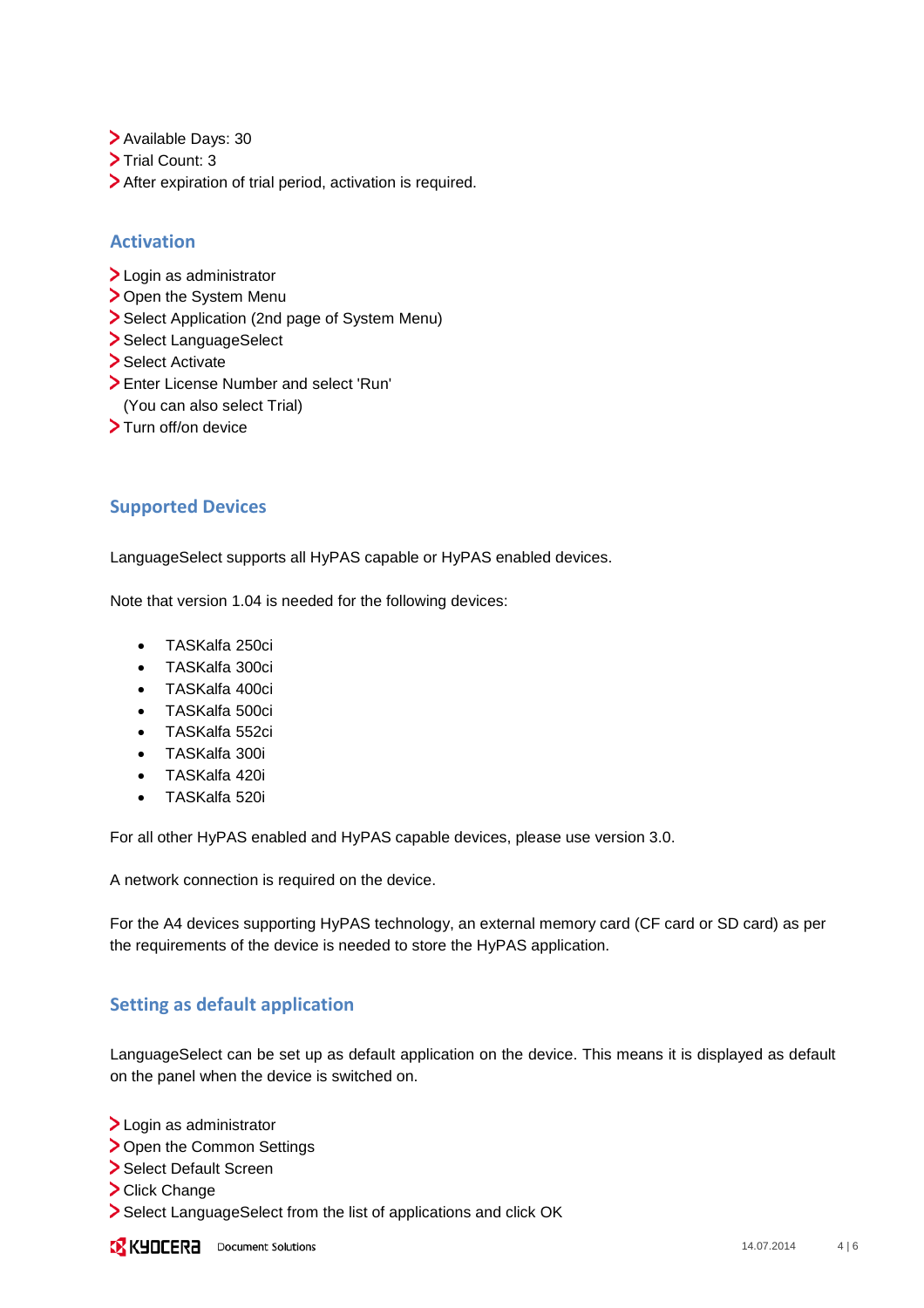#### >Log out

## <span id="page-4-0"></span>**Setting the default language**

Since version 3.0 it is possible to define a standard language. This means, when the language is changed by a user, the device will return to the standard language with sleep mode.

- > Start LanguageSelect
- Enter admin code 23646
- Click on the language icon that should become standard language
- You will receive a notification that the standard language has been set

Setting the standard language is also possible via Command Center.

## <span id="page-4-1"></span>**Removing LanguageSelect from the device**

Removing or deactivating the application should be done by your authorized KYOCERA service technician.

- Open the *System* Menu, scroll to the next page and press the *Application* button. If prompted to authenticate, login with an administrator account. The application screen will list all applications currently installed on the MFP.
- Select the application LanguageSelect.
- Press the *Deactivate* button in order to deactivate the *Application*.
- Press the *Delete* button to remove the *Application*.